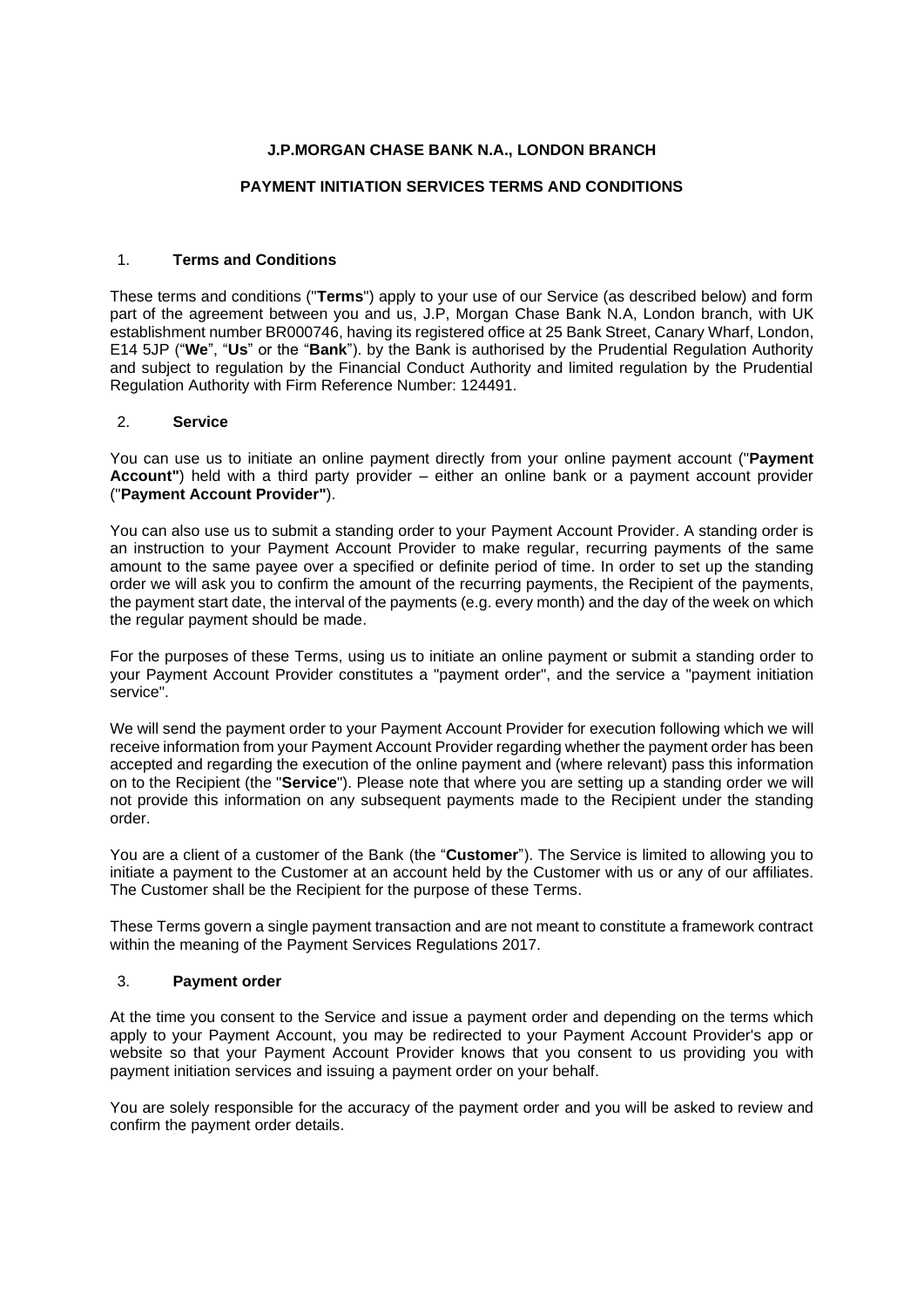The Payment Account Provider is solely responsible for execution of the payment order validly initiated via us. As a result, the Payment Account Provider's arrangements regarding e.g. execution time, cut-off times, etc. will apply.

## 4. **Explicit Consent**

Your confirmation of the payment order will be taken as your explicit consent for us to send the payment order to your Payment Account Provider for execution, to receive information from your Payment Account Provider regarding whether the payment order has been accepted and regarding the execution of the payment order and (where relevant) to pass this information on to the Recipient.

### 5. **Availability and suspension of the Service**

We may at any time suspend, restrict or prevent your use and/or the availability of the Service or any part of it (including refusing any payment orders), including but not limited to in the following cases:

- (a) we reasonably believe that security has been compromised;
- (b) we reasonably suspect fraud;
- (c) we need to do so to comply with the law of any jurisdiction or with a request of a local or foreign authority (including but not limited to supervisory and judicial authorities);
- (d) you have not satisfied any obligation you have under these Terms; or
- (e) if your payment order contains any factual error, in particular, an incomplete or imprecise unique identifier / account number.

We shall not be liable to you for any such suspension, restriction or refusal. This is without prejudice to any potential rights of the Payment Account Provider to refuse to execute a payment order.

### 6. **Revocation of payment order**

If the payment order relates to a transaction that is to be executed by your Payment Account Provider immediately, you will not be able to cancel the payment order once you have provided your confirmation and consent to us or your Payment Account Provider.

Where you are setting up a standing order as your payment order and the standing order has been confirmed as received by your Payment Account Provider, we will have no further control over the execution of any standing order payments thereafter – this will be between you and your Payment Account Provider. You will be able to view your standing order via your Payment Account Provider's online banking (where supported). Should you wish to amend or cancel your standing order, you must do so directly with your Payment Account Provider and prior to the end of the business day preceding the day of next payment as agreed with your Payment Account Provider. If you miss the deadline for cancelling or amending your standing order, your Payment Account Provider may not be able to stop the next payment in time.

You should consult your Payment Account Provider's terms and conditions for further information on how to amend or cancel standing orders.

## <span id="page-1-0"></span>7. **Language and communication**

These Terms are in English and all communications with you will be in English.

You may communicate with the Bank using the following e-mail address: [tpp.support@jpmorgan.com](mailto:tpp.support@jpmorgan.com)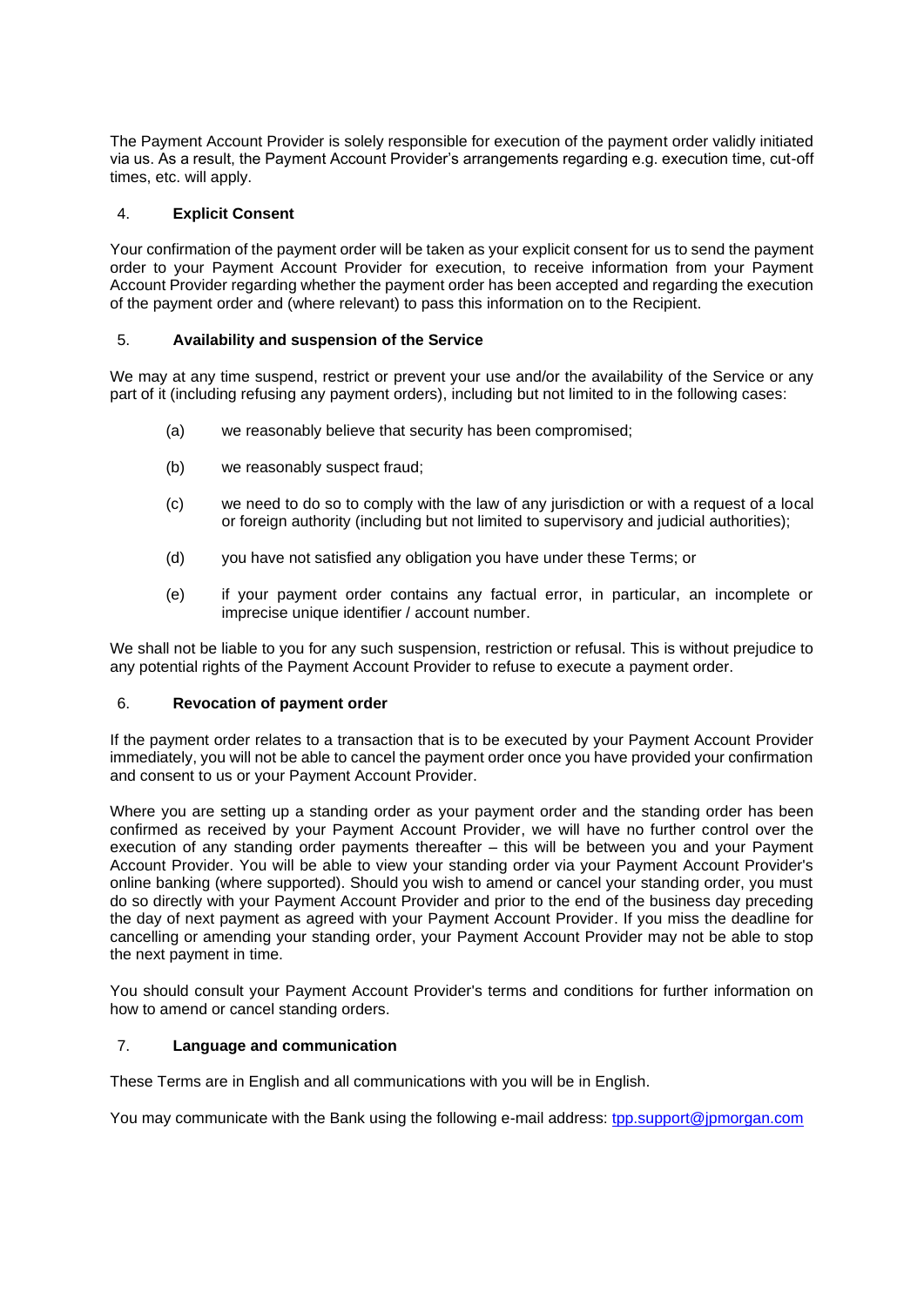### 8. **Your identity**

You undertake to provide without delay to the Bank any information and documents relating to you requested by the Bank, amongst other things, to enable the Bank to comply with its legal duties relating to customer due diligence under anti-money laundering and counter-terrorist financing laws and regulations (including by verifying your identity as required).

You represent and warrant that:

- you are the holder of the Payment Account from which the payment shall be made; and
- you are acting on your own behalf and not on behalf of any other person.

### <span id="page-2-0"></span>9. **Incorrect or unauthorised payments**

If you suspect that an incorrect or unauthorised payment has been made using the Service you must contact us as soon as possible by [tpp.support@jpmorgan.com](mailto:tpp.support@jpmorgan.com)

You may be entitled to a refund of the incorrect or unauthorised payment from your Payment Account Provider provided that you notify them of the incorrect or unauthorised payment without delay and in any event no later than 13 months after the date of the relevant payment. You must contact your Payment Account Provider in the manner set out in the applicable Payment Account terms and conditions.

You should be aware that your Payment Account Provider may contact you if there is an issue with a payment order submitted using our Service, for whatever reason (e.g. there are insufficient funds or an issue with your authorisation). You may need to resolve such matters directly with your Payment Account Provider.

## 10. **Transaction information**

After the payment order has been initiated, we will provide you with the following information:

(a) confirmation of the successful initiation of the payment order with your Payment Account Provider and a reference enabling you to identify the transaction;

- (b) the amount of the payment in the currency in which the payment is debited;
- (c) any charges applied by us that have been paid by you;
- (d) the exchange rate used and the before and after figures (if relevant); and
- (e) the date the payment order was received by the Recipient.

We advise you to print a copy of the information you receive in the preceding paragraph in case the information is required for any return, warranty, tax return or any other purpose that may arise.

#### 11. **Limitation of liability and indemnity**

The Bank shall not be liable for the initiation of valid payment orders. In particular, where the Bank has initiated a payment order which turns out to be incorrect or wrong due to your error, for example, because you provided us with the incorrect unique identifier / account number to which the payment should be made, the Bank shall not be held liable.

The Bank shall not be liable to you for the correct execution of the Service, if it can prove to you (and where relevant, to any Recipient's payment services provider) that the Recipient's payment services provider received the payment within the appropriate time period.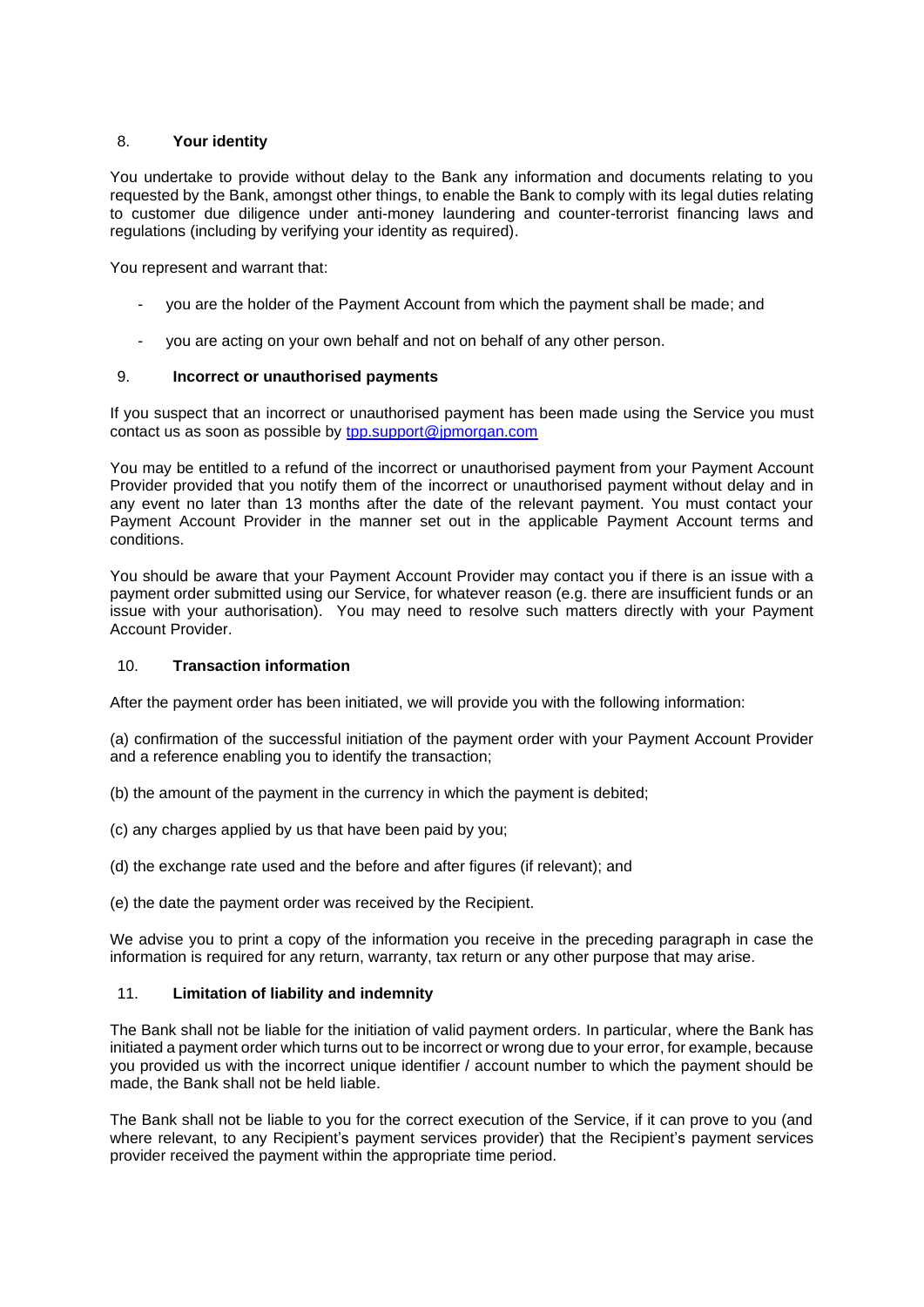The Bank shall not be liable to you for any:

- (a) delay or failure to perform its obligations under these Terms by reason of any cause beyond the Bank's reasonable control including but not limited to any action or inaction by you or any third party, any force majeure event, bank delay, technical failures including IT failures of either third party service providers used by the Bank or of the Bank, failure or delay of any electronic transmission, any accident, emergency, act of god, pandemics or any abnormal or unforeseeable circumstances;
- (b) consequential or indirect loss (such as loss of profits or opportunity) you may incur as a result of the Bank failing to perform its duties under these Terms; or
- (c) losses as a result of a requirement imposed on the Bank by domestic or foreign laws and regulations or orders, judgments of instructions by domestic or foreign public authorities including courts.

You are responsible for all liabilities, financial or otherwise, incurred by the Bank or a third party caused by or arising out of your breach of these Terms and your use of the Services. You agree to reimburse the Bank, or a third party for any and all such liability, to the extent not prohibited by applicable law.

Nothing in these Terms shall operate to exclude liability for fraud or gross negligence or for any liability that cannot be excluded or amended by law.

To the extent permitted by applicable law, the Bank is not liable, and you agree not to hold it responsible, for any damages or losses resulting directly or indirectly from:

- (d) your inability to use the Services for whatever reason;
- (e) delays or disruptions in the Services;
- (f) glitches, bugs, errors, or inaccuracies of any kind in the Services;
- (g) the content, actions, or inactions of third parties;
- (h) a suspension or other action taken with respect to the Services;
- (i) your need to modify practices, content, or behaviour, or your loss of or inability to do business, as a result of changes to these Terms or the Bank's policies; or
- (j) illegal actions and operations of third persons performed using counterfeited and/or illegal documents or illegally received data.

## 12. **Confidentiality**

The Bank will treat any information in relation to these Terms, any Services, any payment transaction, yourself, beneficiaries of payments or any transaction (the "**Information**" which shall include amongst others first name, surname, address, data and place of birth, nationality) which is expressly marked as confidential or could reasonably be regarded as confidential to you, as confidential. The Bank agrees to take customary and reasonable measures to maintain the confidentiality of the Information and the Information will only be disclosed to third parties in accordance with these Terms and the Bank's Privacy Policy.

### 13. **Data Protection**

The Bank, acting as data controller, may process information about you which may constitute personal data under the General Data Protection Regulation (EU) 2016/679 of the European Parliament and of the Council of 27 April 2016 on the protection of natural persons with regard to the processing of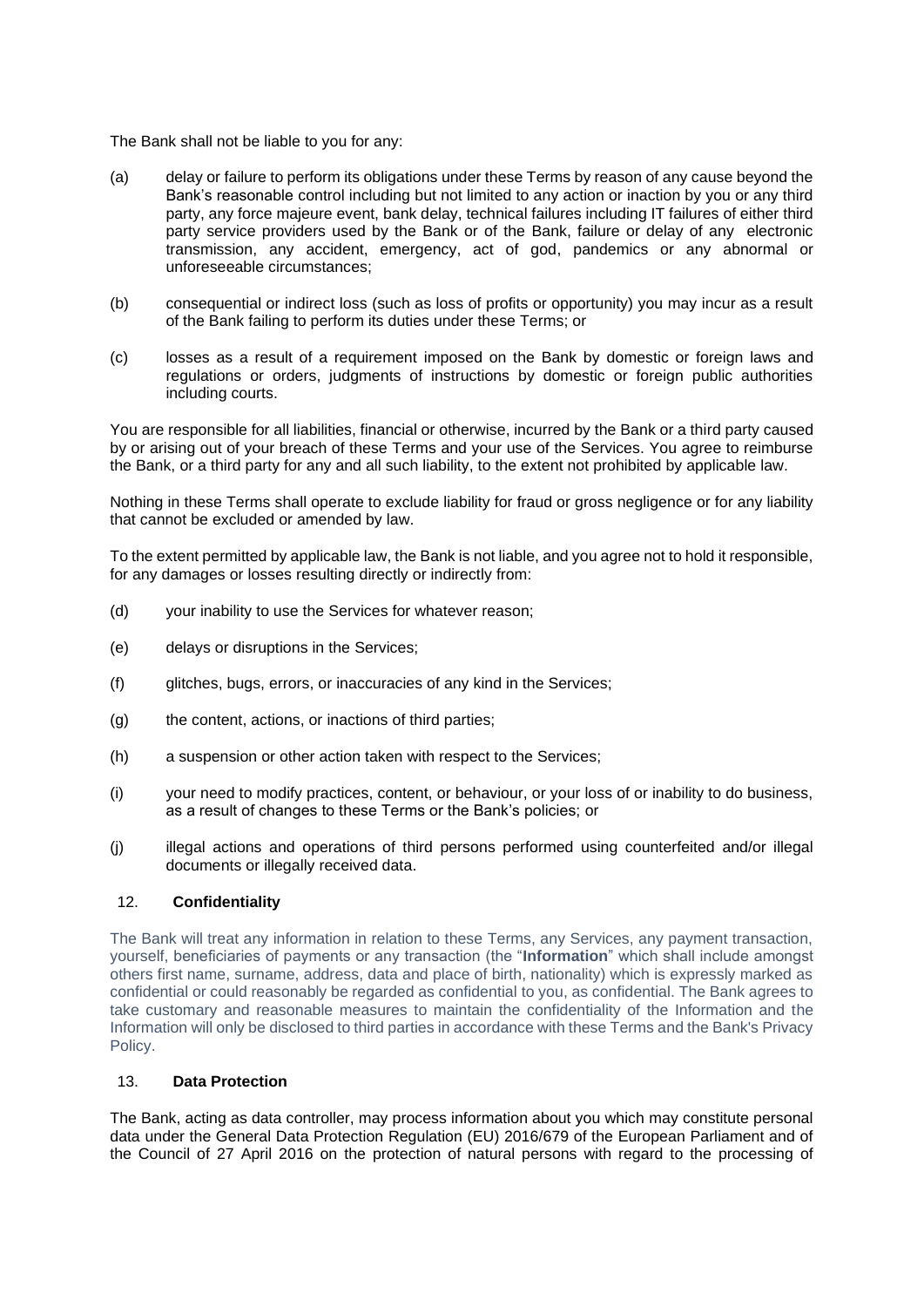personal data and on the free movement of such data ("**Personal Data**"). Further information about the Bank's processing activities can be found in the Bank's [Privacy Policy](https://www.jpmorgan.com/global/disclosures/accountinformationandpaymentinitiationservices/privacypolicy/uk) ("**Privacy Policy**").

The Bank's Privacy Policy sets out relevant information regarding: (a) the collection and creation of Personal Data by the Bank; (b) the categories of Personal Data processed; (c) the lawful basis for such processing; (d) the purposes of such processing; (e) the disclosure of Personal Data to third parties; (f) the international transfer of Personal Data; (g) the data security measures applied by the Bank; (h) Bank's compliance with the principles of data accuracy, data retention and data minimisation; (i) the rights of Data Subjects; and (j) contact details for enquiries and the exercise of data protection rights. The Bank's Privacy Policy may be updated or revised from time to time.

# 14. **Complaints**

If you have a complaint about the Service, please tell us using the contact details set out at Section [7](#page-1-0) so that we can investigate the circumstances for you. We will aim to deal quickly and fairly with any complaints you have about the Service in accordance with our obligations under applicable law. We may, however, direct you to your Payment Account Provider if your complaint relates to the services provided under your Payment Account terms or involves an unauthorised transaction in accordance with Section [9](#page-2-0) above.

If your complaint relates to the Service and we do not resolve it, you may be able to refer it to the UK Financial Ombudsman Service. You can contact the UK Financial Ombudsman by telephone on: from inside the UK: 0300 123 9123 or 0800 023 4567; from other countries: +44 20 7964 0500 on Monday to Friday, 8am to 8pm and on Saturday 9am to 1pm; by post to The Financial Ombudsman Service, Exchange Tower, London E14 9SR; or by email: complaint.info@financial-ombudsman.org.uk. The UK Financial Ombudsman Service is also available in a number of different languages and if you need it you will be put in touch with a translator when you contact the UK Financial Ombudsman Service.

We are not responsible for any complaints or disputes about purchases made using the Service. You should settle these with the person from whom you bought the goods or services. We are not responsible for the quality, safety, legality or any other aspect of any goods or services purchased using the Service. Remember that once you have used our payment initiation service to make a purchase we cannot cancel or stop that payment transaction.

#### 15. **Abnormal and unforeseeable consequences**

Without prejudice to any force majeure, neither the Bank nor you shall be liable for any loss, damage to the other for any contravention of any requirement imposed on the Bank by laws and regulations in relation to abnormal and unforeseeable circumstances beyond the relevant party's control, the consequences of which would have been unavoidable despite all efforts to the contrary; or where such contravention or breach is due to its obligations under applicable law and regulations.

#### 16. **Governing law and Jurisdiction**

These Terms are governed by English law and are subject to the non-exclusive jurisdiction of the English Courts.